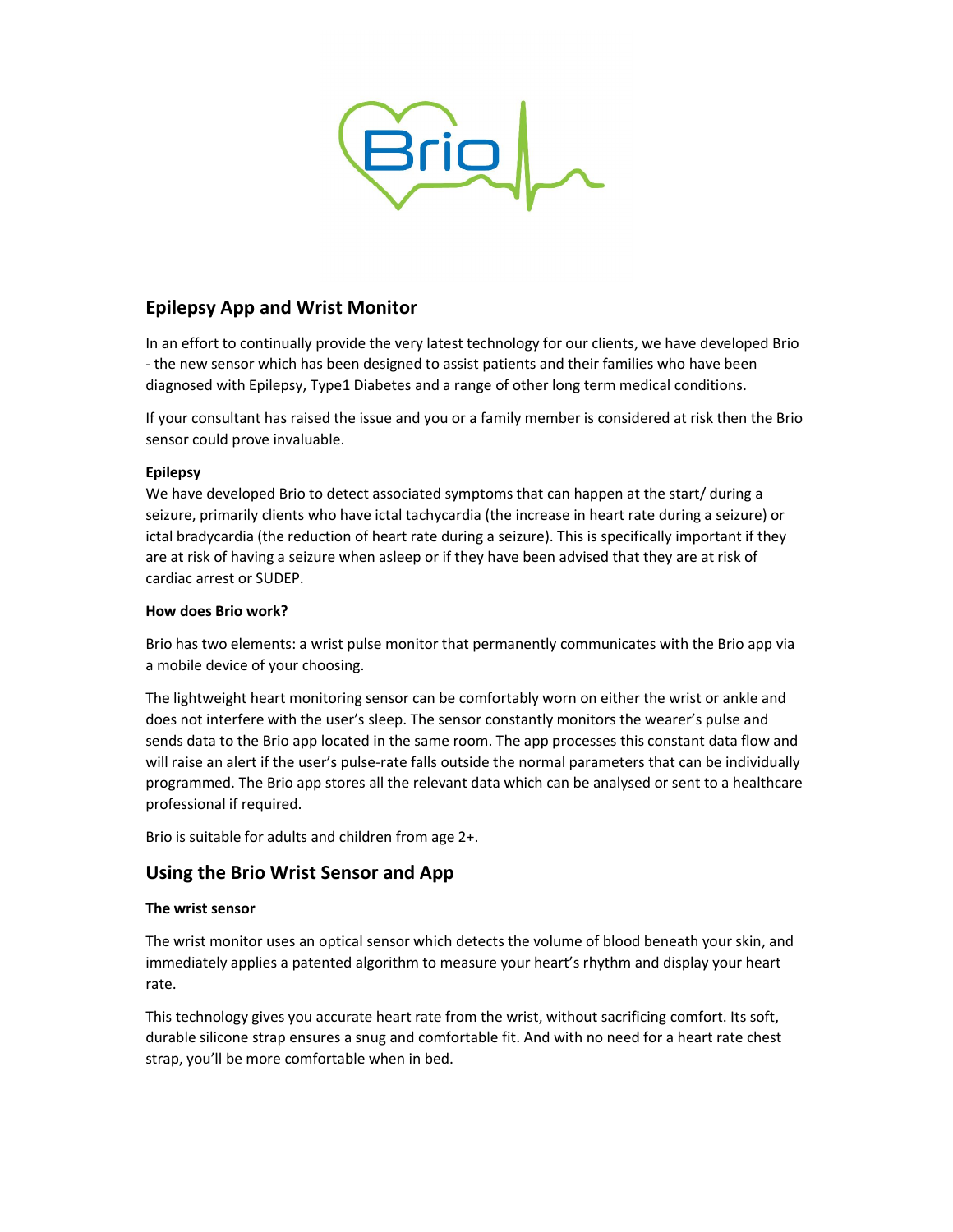## Using the Wrist Sensor

Your sensor can be worn on either your wrist or ankle, whichever is more comfortable but must have good contact with the skin. If the Children can wear the sensor above the elbow or knee if the device does not fit snuggly to the wrist or ankle – this can be a bit hit and miss

- 1. Once you have correctly fitted the device, turn the wrist monitor on by pressing the bumpy button on the top and holding it down until a blue light comes on.
- 2. The blue light will flash until a heartrate is detected.
- 3. When a heartbeat has been detected, the blue light will slowly pulse to show that it is active.

## Connecting to the App

- Once you have located Brio on the App store/Google Play, download it to your designated device.
- Once you have launched the App, you will be asked to enter the Activation code we supplied. Once you have entered this 12-digit code the app will be open on your device.
- Launch the app by choosing the icon on your mobile device
- Once the app is open, press this icon to connect to the wrist sensor.



NOTE: Please do not use the Bluetooth settings on your device to connect the wristband.

- Now switch on the wrist sensor. This needs to be within a few feet of the mobile app device while the app and wrist sensor connect via Bluetooth.
- When the app has connected to the wrist sensor, you will hear a ping and the centre circle will turn green. You will also see the pink heart begin to beat and display your beats per minute.
- To disconnect the app from the wrist monitor, simply press the connect icon on the app again or turn off the wrist sensor.

#### Sensor Settings

The sensors are individually set to an average heart rate depending on age before they are dispatched to you.

2 > 12 years 50-130 bpm

13 years > - 60-110 bpm

This is simply a guide range which is entirely separate to the settings you apply within the Brio App.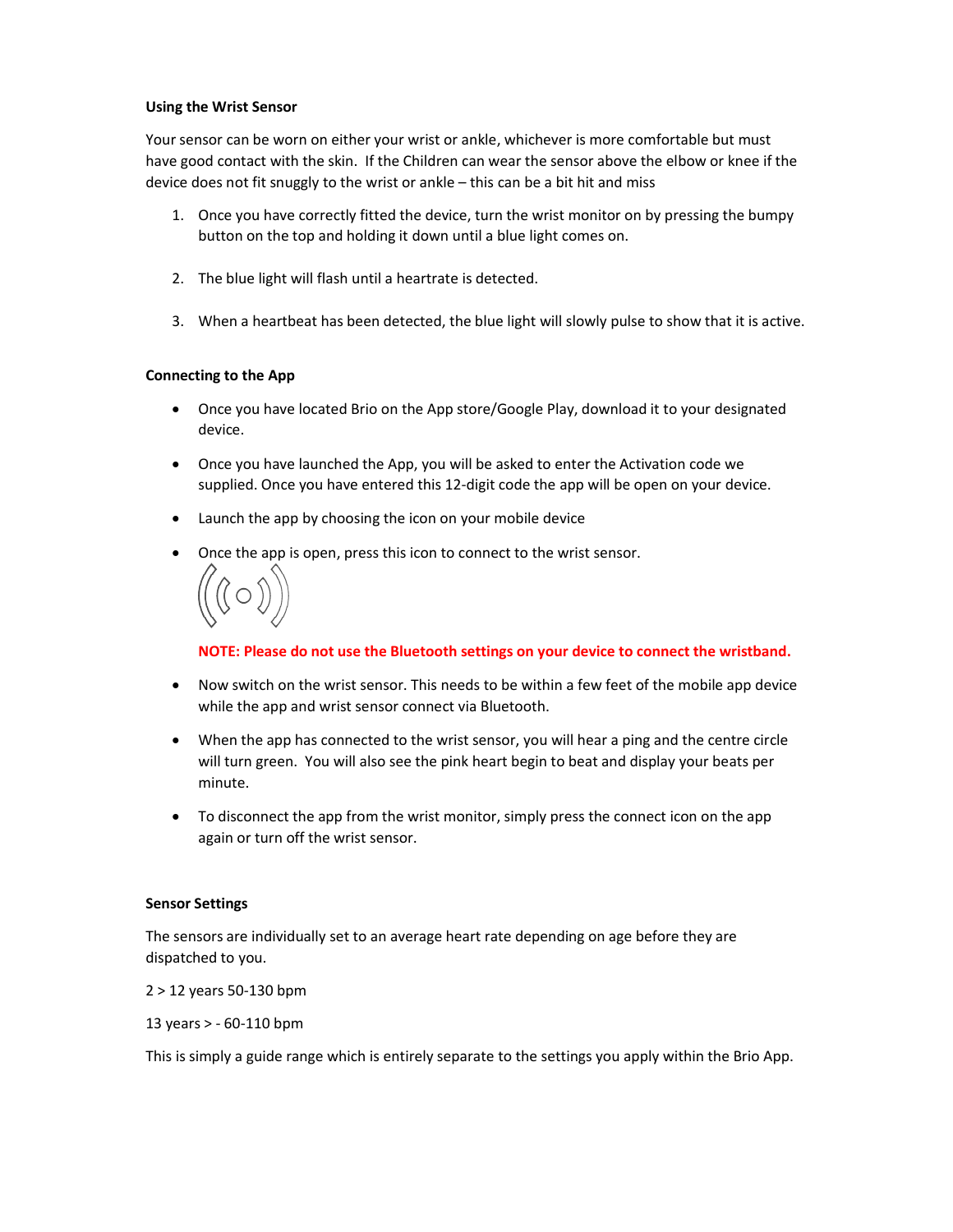The sensors LED indicator will flash a corresponding colour to indicate where the heart rate is in association to the sensor setting:

Red – Above the average

Blue – Below the average

Green – Within average setting

## Yellow – battery below 30%

Fast Blue flashing – Bluetooth connection issues

If you have any concerns you should always refer to the app to check the current rate

### Setting Alarms

The limits for the BPM to trigger the alarm are adjusted by moving the sliders on the bottom of the heart. Every person has a slightly different resting heart rate, so you will need to set the limits depending on your particular needs.



Further alarm settings are found by choosing the Alarm Icon

[need alarm icon]

Settings you can change are:

- 1. Deactivate the alarm
- 2. The frequency the alarm sounds
- 3. The sound of the alarm
- 4. Alarm Volume

#### Bluetooth Range

The Brio uses Bluetooth signal to work. It functions on Low Energy (LE) Bluetooth, also known as version 4.0 on device specifications.

With any Bluetooth the maximum expected range to receive a signal is 10 Meters. However, most phone/tablets will not reach the maximum range. Protective cases can affect this, as well as atmospheric conditions in the home. We would suggest you carry out a range test to be sure.

If you require additional range, you can connect your device to a wireless speaker system to relay the alerts.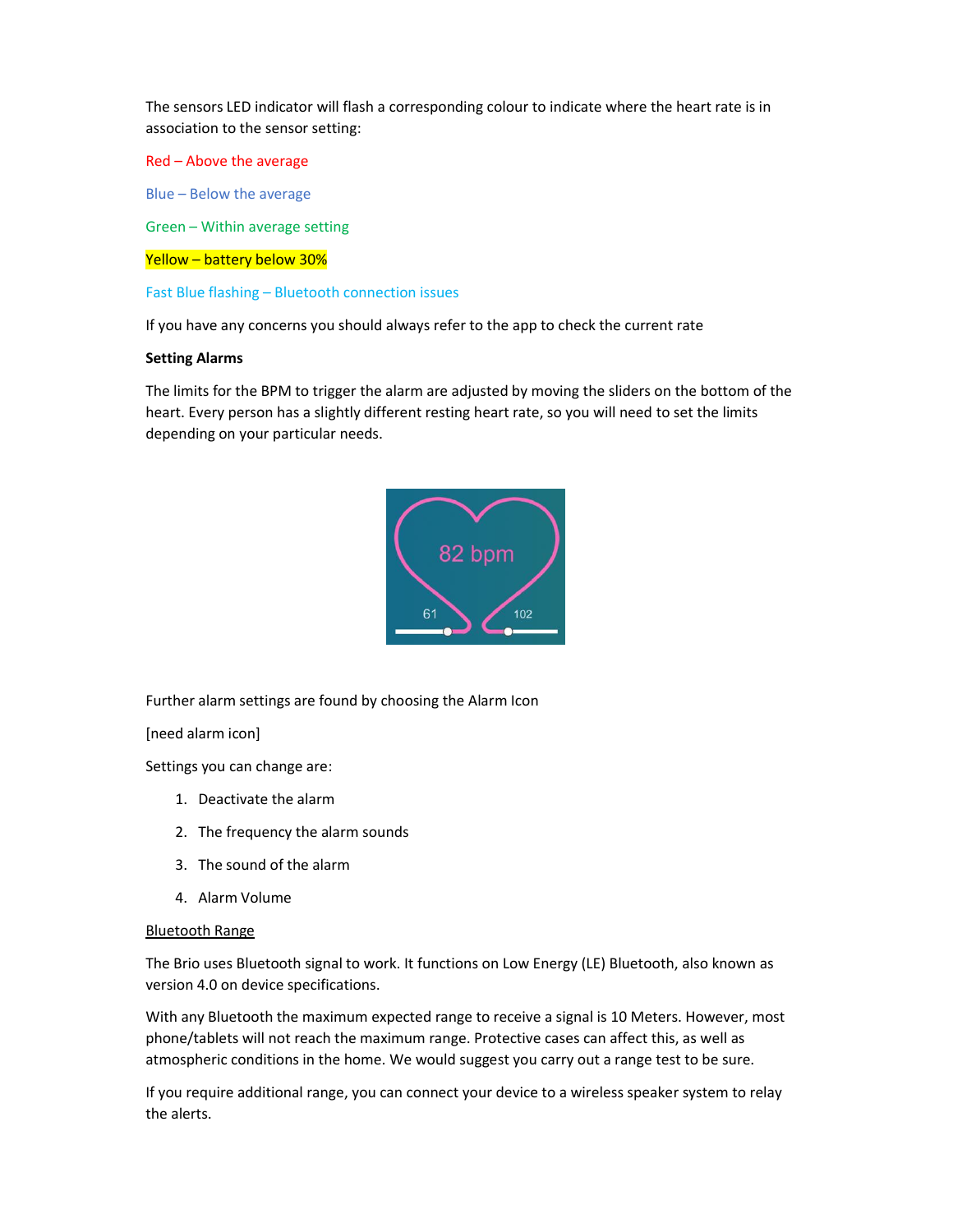## Triggering the alarm

The alarm will be activated if the BPM recorded by your wrist sensor goes beyond the limits you have set within the app. A red alarm icon will be displayed on the screen as well.

To silence the alarm, simply tap anywhere on the screen. If the BPM remains above the limits set within the app, the BPM will be displayed in red, but the alarm will not sound until after 5 minutes from the initial trigger giving you time to respond to the original alarm.

After 5 minutes, the alarm will reactivate itself unless you disconnect the wrist sensor or deactivate the alarm.

## Data collection and sharing

When the Brio app is connected to the wrist monitor, it is logging the heart rate data being displayed on the screen. Each session is recorded and stored within the app. The app will hold up to 60 records before it begins to remove the oldest records to make more space for new records.

Any record that contains an alarm within the data will not be auto removed however.

This feature provides you with valuable information which can be emailed to yourself or a healthcare professional for analysis.

To email the data collected, click on the Data icon

Choose which data files you want to email from the list and then tap the mail icon

Fill in the recipient email address and nay message you want included.

The tap the Mail icon

## Deleting Data

You can remove recorded data by selecting the file you want to delete and then pressing the delete icon.

#### Charging Your Wrist Sensor

Your wrist sensor device should be charged fully every day, so when not in use, we recommend placing the device on the charger ensuring it is fully connected and the blue light is on continuously. Once it is fully charged, the blue light will go out.

## Using Brio Through the Night



The app can be dimmed by pressing the 'lightbulb' icon in the upper right of the screen.

To turn the dim feature off, simply tap anywhere on the screen. Your mobile device running the Brio App will need to be kept on charge through the night to ensure the device continues to run.